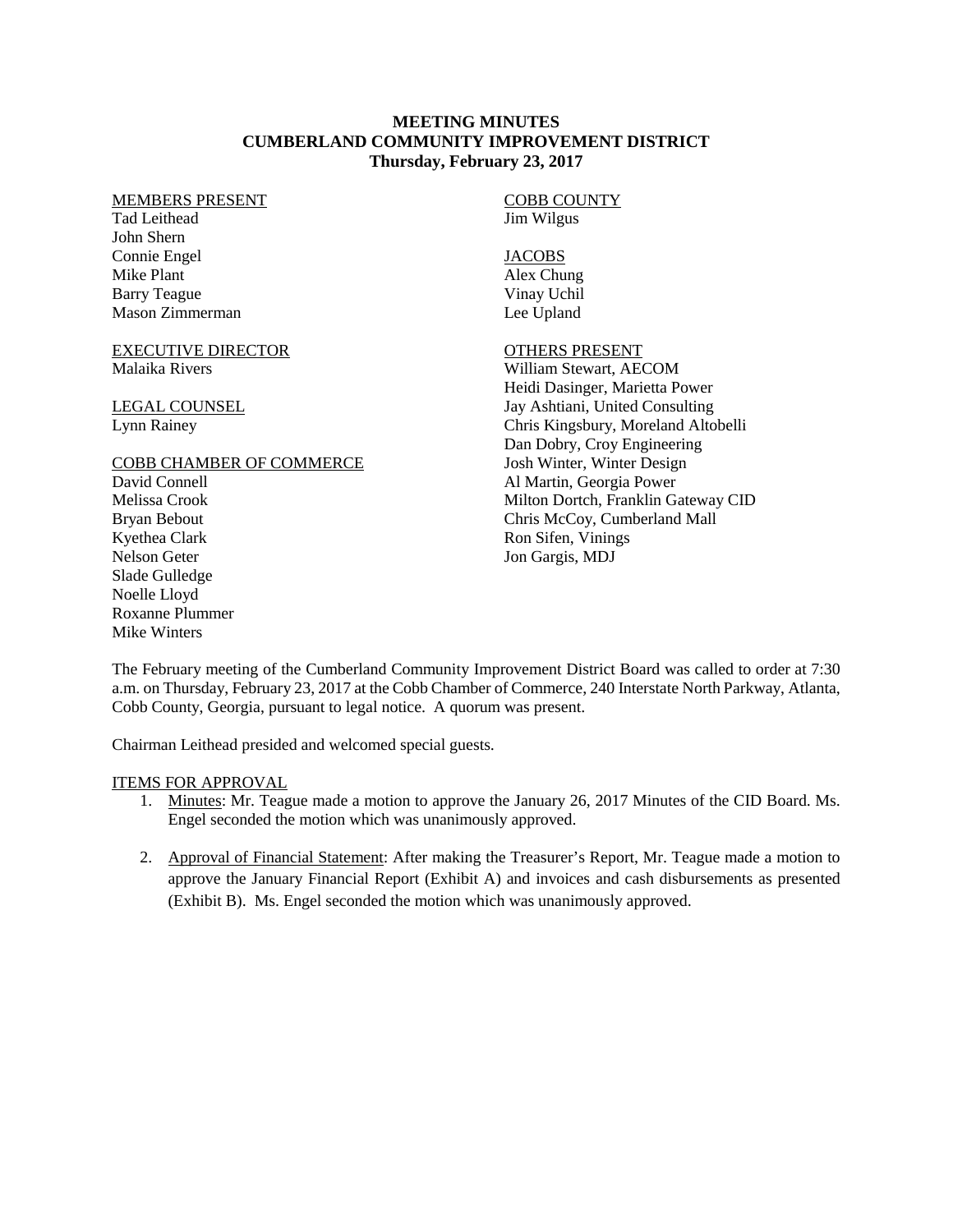**CCID Minutes February 23, 2017 Page 2 of 5**

## CHAIRMAN'S REPORT: BIG PICTURE

Chairman Leithead stated the CCID is a sponsor of the 2017 LINK program to the Greater Detroit Region, May 3-6. With this sponsorship the CCID has 2 tickets available with Ms. Rivers as one of the attendees. Chairman Leithead asked Board members if anyone was interested in attending and if so to let him know.

Chairman Leithead reported that yesterday Russell McMurry, GDOT Commissioner, gave a presentation on HB170 to Legislators. Mr. McMurry stated that GDOT will be giving a preference to entities/projects that have "skin in the game."

# EXECUTIVE DIRECTOR'S REPORT

- A. Real Estate Activity
	- 1. Development Pipeline: Ms. Rivers encouraged Board members to review the refreshed Cumberland commercial and residential square footage, residential market and growth collaterals.
	- 2. Investment & Sales Activity: Ms. Rivers asked Board members to review the Investment and Sales activity collaterals.
- B. Tax Digest & Revenue Projections: Ms. Rivers stated at this time, there are no collections to report.
- C. Work Program Overview
	- 1. CID Open Projects & Other Agency Open Projects: Ms. Rivers reviewed the CCID Open Work Program. Ms. Rivers went on to discuss the CCID's 6 "In Process" projects which are: Windy Hill – Terrell Mill Connector, Powers Ferry Widening & Streetscape, Akers Mill Ramp, Bob Callan Trunk Trail (Phase II: Segment B), Stillhouse Trails, and Paces Mill/Palisade NRA Unit Rehabilitation. Chairman Leithead asked Board members to consider adding some new projects to the CCID Work Program. It is an important time to refill the pipeline. Board members were asked to email their ideas and once all the ideas are collected a work-session may be needed to finalize a list new projects.
- D. Required Action/Requests
	- 1. Overview of Upcoming Requests & Local Match Impact on Cash Flow Model

Ms. Rivers reported 2017 has started out strong as the CCID recently saw several projects move to construction. Now, two important partners have announced the availability of additional funds. These partners, ARC and SRTA, are two of the CCID's most awarding sources. Those projects that receive awards commit strong local matches, so that all parties achieve a desirable leverage ratio. CCID staff has identified three projects, two of which could be considered the last remaining projects in the CCID's work program, and the third is a new project recommendation. Combined, the value of these three projects' phases exceeds \$26M, of which CCID staff intends to seek more than \$18M from ARC and SRTA leveraged by an additional \$3.59M in new commitments from the CCID. Ms. Rivers went on to state the Board does not need to commit any of these funds at this time. However, action must be taken by April at the latest in order to submit the applications. Chairman Leithead requested these funding requests be placed on the March Board agenda. The ARC application is due in May and the SRTA application is due in March. Ms. Rivers reviewed the following three potential project submittals:

- a. Akers Mill Ramp Phase 2 Construction
	- ARC:  $\sim$  \$17.5M Total (\$14M Fed / \$3.5 Match)
	- SRTA/GTIB: \$2M Total (\$2M State)
	- Advance Phase II Design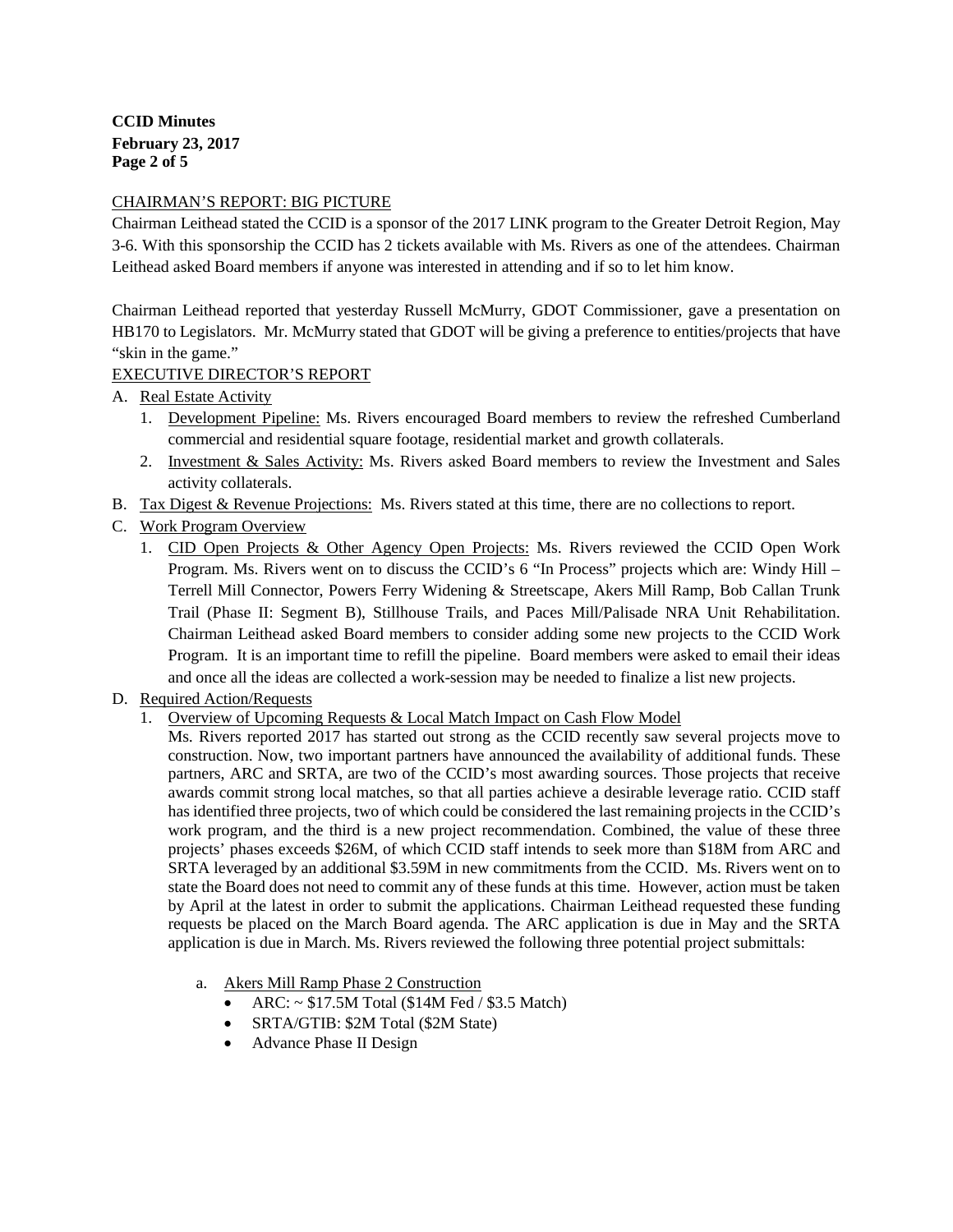### **CCID Minutes February 23, 2017 Page 3 of 5**

Of the \$29.6M that has been assembled for both phases of the ramp to date, \$5M will be applied to Phase II. CCID has met with ARC and discussed the worst case scenario being that this phase will be more than \$20M. Design costs are known, but better construction estimates will not be known for another two months. Given this worst case scenario, the CCID would try to pursue as much ARC funding as possible. Ms. Rivers' recommended applying for a total of \$17.5M, with \$14M (80%) from ARC and \$3.5M (20%) in additional commitments from the CCID as the local match. Assuming the CCID commits to the additional funds, it would bring the CCID's total commitment to Phase II to \$4.6M (and \$7.5M considering both phases.) It still maintains an excellent leverage ratio, with about 80% of Phase II funds coming from outside sources and 20% from the CCID. It also likely completes the CCID's investment in the entire project as well as expedites the schedule. Along with the ARC request, CCID staff plans to submit an application for the new round of GTIB funds. That specific amount is to be determined, but it will not likely need any additional CCID commitment if the Board commits to the \$3.5M for the ARC application. Ms. Rivers reviewed the impacts to the CCID's cash flow, indicating that there were other factors still pending that would determine the impact. If the additional commitment was made and was designated for construction, it would not materially impact the cash flow because construction of the ramp will not be completed until 2019. However, if a portion of the additional commitment was needed to advance the design in this year, it would impact the cash flow. She went on to state that she was going to approach the county to see if a portion of the money which was going towards the second phase could be used for design. Jim Wilgus, Cobb DOT director, stated that he has contacted Commissioner Ott and the County contribution can be used for construction only and not towards design. Ms. Rivers then explained that the CCID has enough to begin design, but not enough to pay for the entire \$2.3m cost. She explained that there was enough money to complete three of the nine tasks which was all that was needed at this time in order to advance the design. Ms. Rivers added that she was exploring other financing options (if needed) with state agencies which could be another way to address the cash flow needs. Board members were were pleased with the potential leverage ratio.and expressed support of the approach to utilize CID funds to advance three design tasks as it only puts about \$650K at risk.

- b. Stillhouse Trails Scoping (\$450K Total: \$360K Fed / \$90K CID Match): Ms. Rivers stated this initiated two years ago, the project has been conceptualized (i.e. – received the approval of all interested parties) and is in a position to advance to the scoping stage which will further define the technical needs and begin design of the project. CCID staff plans to submit an application to ARC for this scoping work for a total of \$450K, with \$360K (80%) from ARC, and \$90K (20%) from the CCID as the local match. CCID is only seeking scoping funds for this stage right now as this effort will allow CCID staff to better understand the project's potential costs as well as the schedule. ARC was positive about this submittal.
- c. Akers Mill Trail Central Phase 2 Design/ROW/Construction (\$2m Total: \$2m Fed / \$0m CID Match): Ms. Rivers reported one of the highest priority projects in the CCID Bike Master Plan is to improve the trail connection along Akers Mill Road from the Performing Arts Center, across I-75, and around the crib wall to the Bob Callan trail. Given the growing office and multi-family densities in that immediate area, there is a need provide better pedestrian and bike facilities. Although this would be a new project for the CCID work program, and given the CCID's previous investments along Akers Mill Rd, CCID staff would use those investments as the local match in the application. An application to ARC will be submitted for design, ROW, and construction for \$2M, with \$2M (100%) from ARC with a \$1.8M credit from previous CCID project investments as the local match. ARC was positive about this submittal.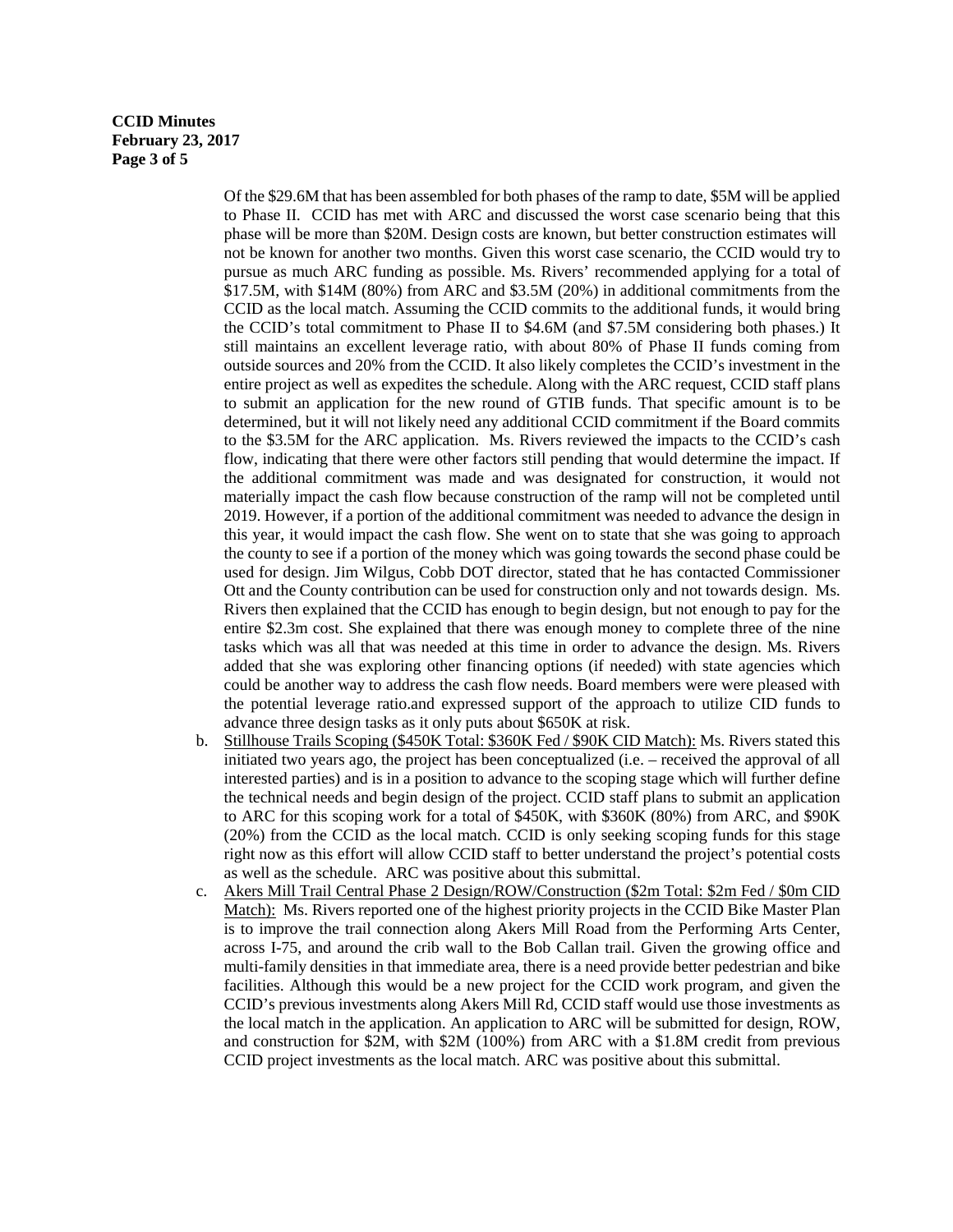# **CCID Minutes February 23, 2017 Page 4 of 5**

Ms. Rivers summarized the combined maximum request at this point which is approximately \$3.59M to potentially leverage \$18.43M which would go far in delivering \$26M worth of capital improvements. The local match may fluctuate in the next 30 days and does not need to be made this month, but the Board will need to agree to, or modify, the approach at the next Board meeting. Board members agreed to put these items up for a vote at the March Board meeting.

# E. Key Updates

- 1. 2016 Annual Report & Highlights: Ms. Rivers distributed and reviewed the 2016 Annual Report. Ms. Rivers stated it was a strong report and easily consumable. Digital and hard copies are available for distribution. This is a good report to supply to property owners.
- 2. Lighting Prioritization Meeting (immediately following the Board meeting): Ms. Rivers invited Board members to stay after the Board meeting to hear more information on the status of lighting the district.

# F. Operations

- 1. Capital Improvements Update: Kyethea Clark, Director of Operations, gave updates on: Windy Hill DDI, Cobb Parkway Enhancements, Interstate North Pkwy, Interstate North Circle, Bob Callan Trunk Tail A, and Windy Ridge.
- 2. Blueprint Cumberland 3.0 Update: Ms. Clark stated the Blueprint Cumberland 3.0 public meeting was held on February 9 and the Existing Conditions report will be sent to Board members. The public involvement (non-formal) meetings will start tomorrow and continue through March. The Advisory group meeting will be scheduled in March.

# G. Communications & Outreach

- 1. Outreach: Noelle Lloyd, Communications & Outreach Manager, reported on current outreach activities: Ms. Lloyd reported the CCID's focus continues to be on public awareness, engagement, and messaging.
	- The 2016 annual report is complete. The team has worked diligently on analyzing data and writing a narrative that highlights the CID successes.
	- Continue to engage our stakeholders and business community at large through robust market resources, website and e-communications. Marketing materials have been updated and have a new look. This includes market activity sheets, project fact sheets, and CCID quick facts.
	- CCID website traffic continues to remain at an all-time high. In 2016, the CCID maintained a 150% increase in website traffic from 2015. The significant increase can be attributed to simple navigation, continuous updates, and social media integration. In the spirit of engagement and public awareness, beginning in March, CCID staff will deploy a social media strategy that will include various campaigns. For 2016, the goal is to increase followers on each platform by 20%.
	- The next Coffee and Construction event is tomorrow at the Hyatt House in Cumberland.
	- Planning two upcoming ribbon cuttings for Cobb Pkwy and Windy Hill Rd. to celebrate the project completion of these major corridors.
	- The Cumberland branding project continues to move forward, with a workshop that will be held on February 27th with our partners, Cobb Chamber of Commerce, Cobb Galleria, Cobb Travel and Tourism and EDGE.
	- CCID decorative banners are being installed. The next set of corridors to receive banners are Cobb Pkwy and Paces Ferry Road
	- A production team is filming and producing a CCID video. This video will illustrate the significant impact the work of the CCID has had on the community/economy. And also show why Cumberland is the place to "live, work, play".